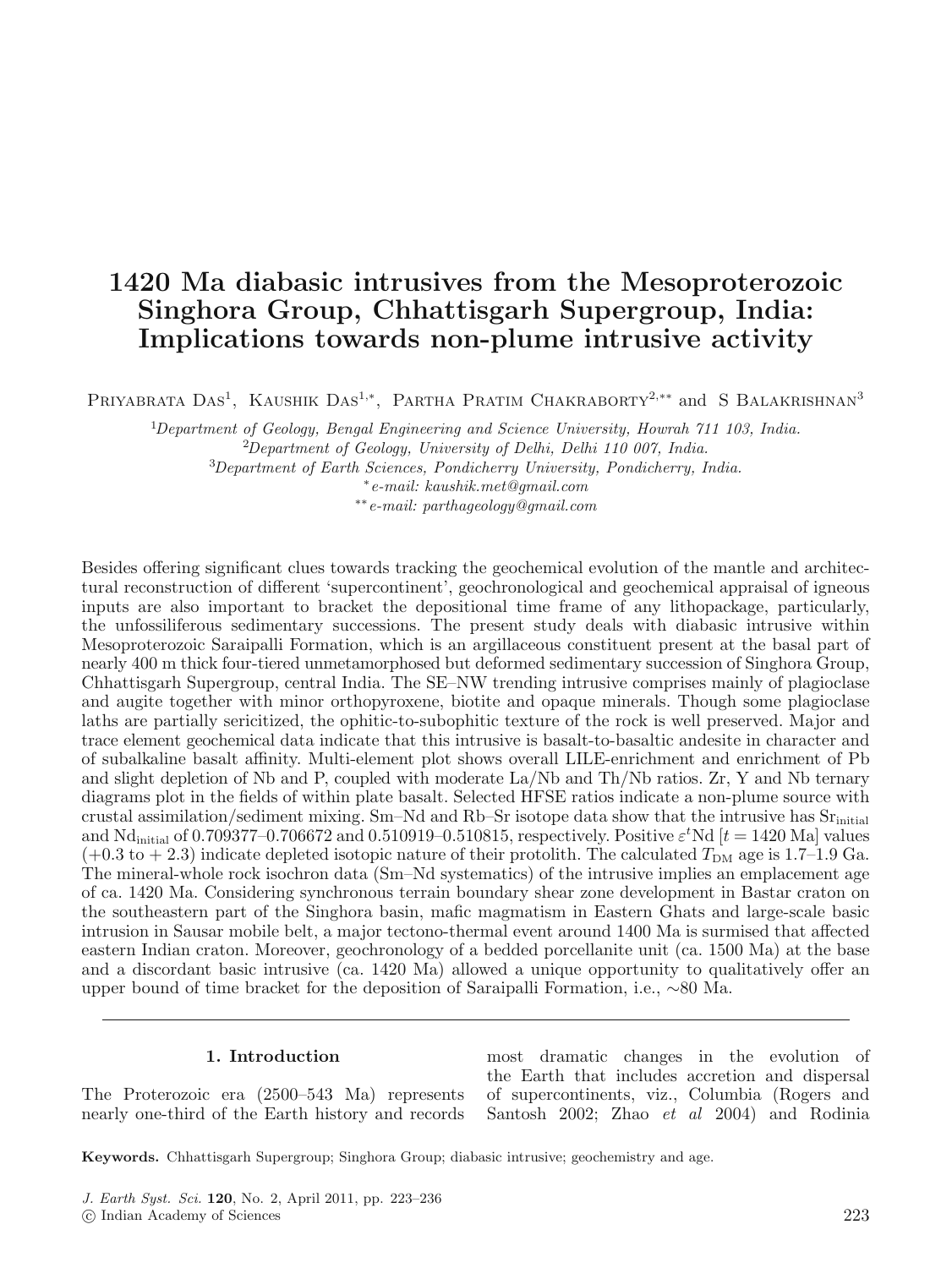(Dalziel 1991; Moores 1991; Hoffman et al 1998). The reconstruction of those 'supercontinent' architectures demand understanding of timing and processes behind microcontinent docking, stabilization of crust and evolution of marginal mobile belts in a concerted manner involving all coexistent tectonogeomorphic crustal subdivisions, viz., craton, craton-hosted sedimentary basins and adjoining orogenic belts. This is necessary to understand the mutual interaction between the endogenic and exogenic processes operative in course of building or break-up of supercontinent at any concerned time period. The Bastar carton, Mesoproterozoic Chhattisgarh basin and its adjoining basins, viz., Khariar, Ampani, etc., often sharing common boundary with the Eastern Ghats granulite belt (EGB) can be an ideal candidate to study. This may help in better understanding towards the role of different crustal blocks of central to eastern India in the amalgamation and break-up history of Proterozoic supercontinents.

Bastar craton, Eastern Ghats granulite belt and Chhattisgarh basin – all the three crustal subdivisions in central India have been studied independently by previous researchers focusing the possible age of cratonization, geochemical affinity of the rock suites, tectonothermal evolution of the orogenic belt and depositional history of the sediments (Karmakar et al 2009; Srivastava and Gautam 2009; Chakraborty et al 2010 and the references therein). The recently generated geochronological data (Patranabis-Deb et al 2007; Bose et al 2008; French et al 2008; Das et al 2009; Ratre et al 2010), allowed us to visualize that the three subdivisions shared the same time frame (Meso-to-Neoproterozoic time) in course of their respective evolution. To further strengthen the idea, it is important to generate more tightly constrained geochronological data, in particular from the lithodemic units present within all the three crustal subdivisions. Compared with the available database on the volcanic inputs within the craton and mobile belt, those present within the sedimentary covers are scantily attended and await studies in terms of geochemistry and geochronology. Indeed, such geochemical and geochronological appreciation of the magmatic inputs (either in the form of dykes or as conformable lithodemic units) present within the Chhattisgarh and its adjoining basins will have multifold implications, viz.,

- identification of isochronous markers may help in correlating the lithotectonic domains in regional and global perspective,
- the spatio-temporal evolution of magma chamber(s) taking into consideration the secular chemical variation in the mantle source, and

• the exhumation–erosional episodes of the orogenic hinterland and its cause–effect relationship, if any, with the coeval events in adjacent craton.

During Proterozoic time, growth of the continents took place by the addition of mantle-derived material to pre-existing continental blocks. Majority of such material addition was associated with continental crustal growth under different tectonic environments like, accretionary orogens, collisional orogens and within supercontinents undergoing rifting and break-up (Windley Brian 1995). Major and trace element signatures in each case are unique and show the chemical character of the prevailing mantle sources.

The Precambrian basin successions of peninsular India experienced different magmatic activities at different stratigraphic levels in the form of basic sills and flows, felsic lavas, ignimbrites, pyroclastic flow and fall deposits, dolerite and kimberlite dykes, and granite plutons that has been recently reviewed by Chakraborty et al (2010) (their table 3 and references therein). Reports of magmatic activity are available in literature from Chhattisgarh and its satellite basins. Das et al (2001) reported volcanic activity in the form of pyroclastic, tuffaceous (including porcellanite) rocks and basic intrusives in the Singhora basin, kimberlites cutting across the Khariar sediment succession, hornblende granodiorite intrusion in the Ampani succession and ultramafics from Indravati succession among others. However, very little data are available on these magmatic inputs, except for their broad lithological description. It is also interesting to note the presence of dyke swarms at the interface of Chhattisgarh main basin and adjacent craton (Das et al 1992; Srivastava and Gautam 2009).

In the present study, we have petrographically and geochemically (including major, trace and rare-earth elements) characterized one of the basic intrusives in the Singhora Group, the basal package of Chhattisgarh Supergroup. Rb–Sr and Sm– Nd isotopic studies on minerals and whole rock are used to constrain the age of the intrusive and its source.

# **2. Geological background and field relation of the studied intrusive unit**

Chhattisgarh Supergroup, the second largest Proterozoic succession in peninsular India, is constituted of ∼2300 m thick succession of mixed siliciclastic–carbonate strata that unconformably overlie the gneissic basement of Bhandara craton and is classified into three groups, Singhora Group, Chandarpur Group and Raipur Group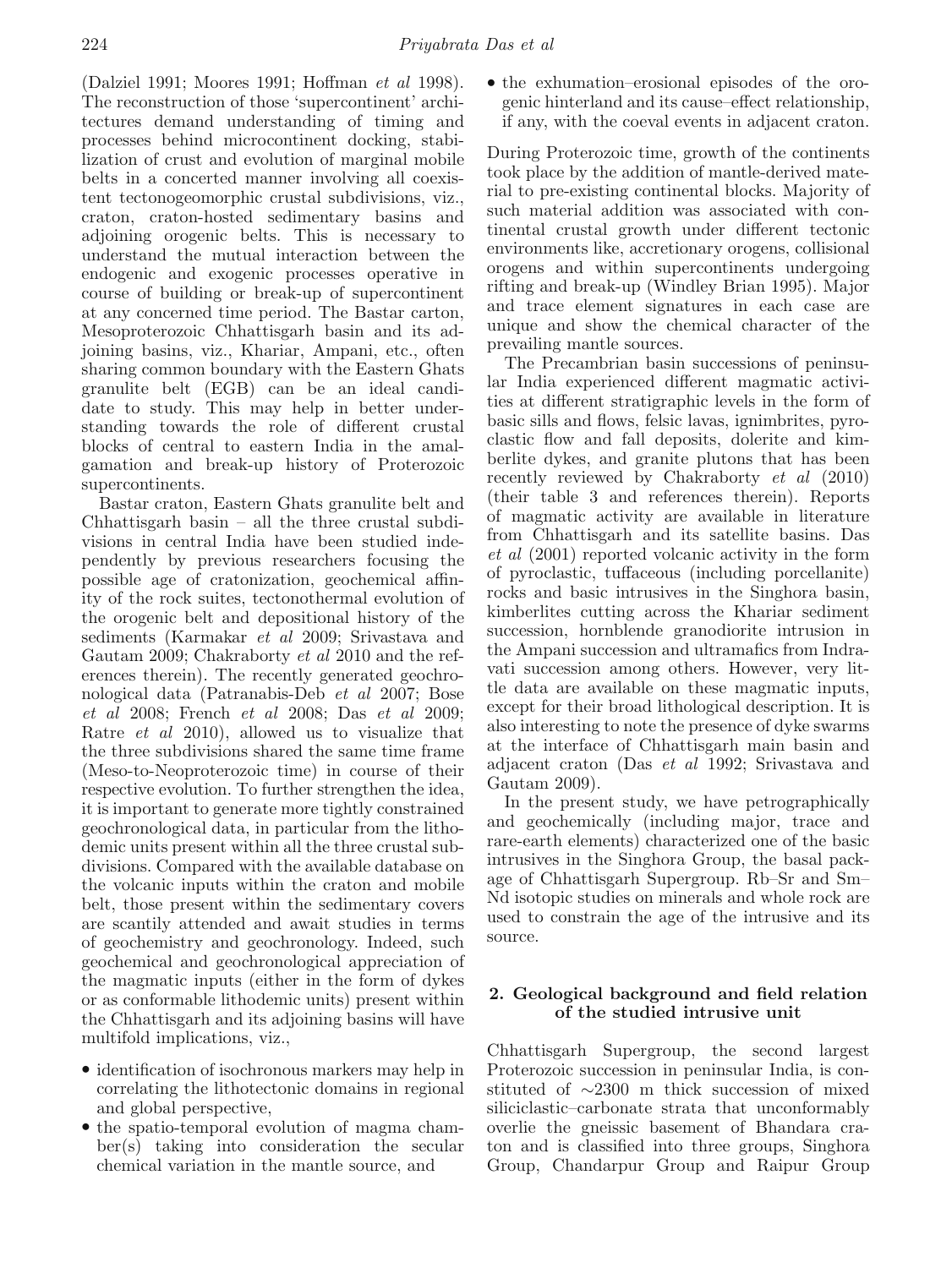(figures 1 and 2). The Singhora Group and Chandarpur Group are essentially siliciclastic and the Raipur Group is dominated by carbonate and shale with coarser siliciclastics occurring only at a few stratigraphic intervals (Murti 1987; Das et al 1992; Patranabis-Deb and Chaudhuri 2007). The variably deformed Singhora Group of rocks occupies the lowermost stratigraphic interval and presents angular unconformable relationship with the near horizontal strata of immediately overlying Chandarpur Group of rocks (Chakraborty et al 2009). With ∼400 m thickness, the Singhora Group of rocks are exposed over 200 km<sup>2</sup> outcrop area and stratigraphically subdivided into four formations, viz., Rehtikhol, Saraipalli, Bhalukona and Chuipalli, in order of superposition (figure 2). In contrast to the arenaceous character of Rehtikhol and Bhalukona Formations, the Saraipalli and Chuipalli Formations are essentially argillaceous, occasionally calcareous. Recent geochronologic date, i.e.,  $\sim$ 1.5 Ga (Das *et al* 2009) from the monazite grains embedded within a bedded tuffaceous unit, present at the boundary between the Rehtikhol and Saraipalli Formations, has strongly established the Mesoproterozoic time frame for the Singhora Group.

The beds in Rehatikhol Formation have northsouth strike and gentle dip  $(8-10°)$  towards west. In contrast, the heterolithic sandstone-shaleporcellanitic Saraipalli Formation exposes mesoscopic folds in the outcrop scale. Doubly plunging folds in the porcellanitic tuff-shale intercalations of Saraipalli Formation are very prominent in the northern and central parts of the basin. The fold axes are parallel to the trace of the lithoboundary and plunges at a moderate angle (22◦– 31◦) either towards the north or to the south that leads to dome-basin fold interference geometry on a regional scale in Saraipalli Formation. Regional scale folding can also be noticed within the overlying Bhalukona Formation.

The diabasic intrusive, concern of the present study, occurs in the northern part of the Singhora basin (N21°22'36.6" E83°15'2.6") at Bandimal village (figure 1). The intrusive has an exposed length of nearly 455 m and width of 200 m at



Figure 1. Map showing the position of Chhattisgarh basin and the surrounding tectonomorphic units of eastern India. Singhora basin is shown in square which is magnified on the right-hand side with detailed lithological disposition. The occurrences of the diabasic intrusives are shown at Bandimal and Pankipalli in the northern part of the mapped area.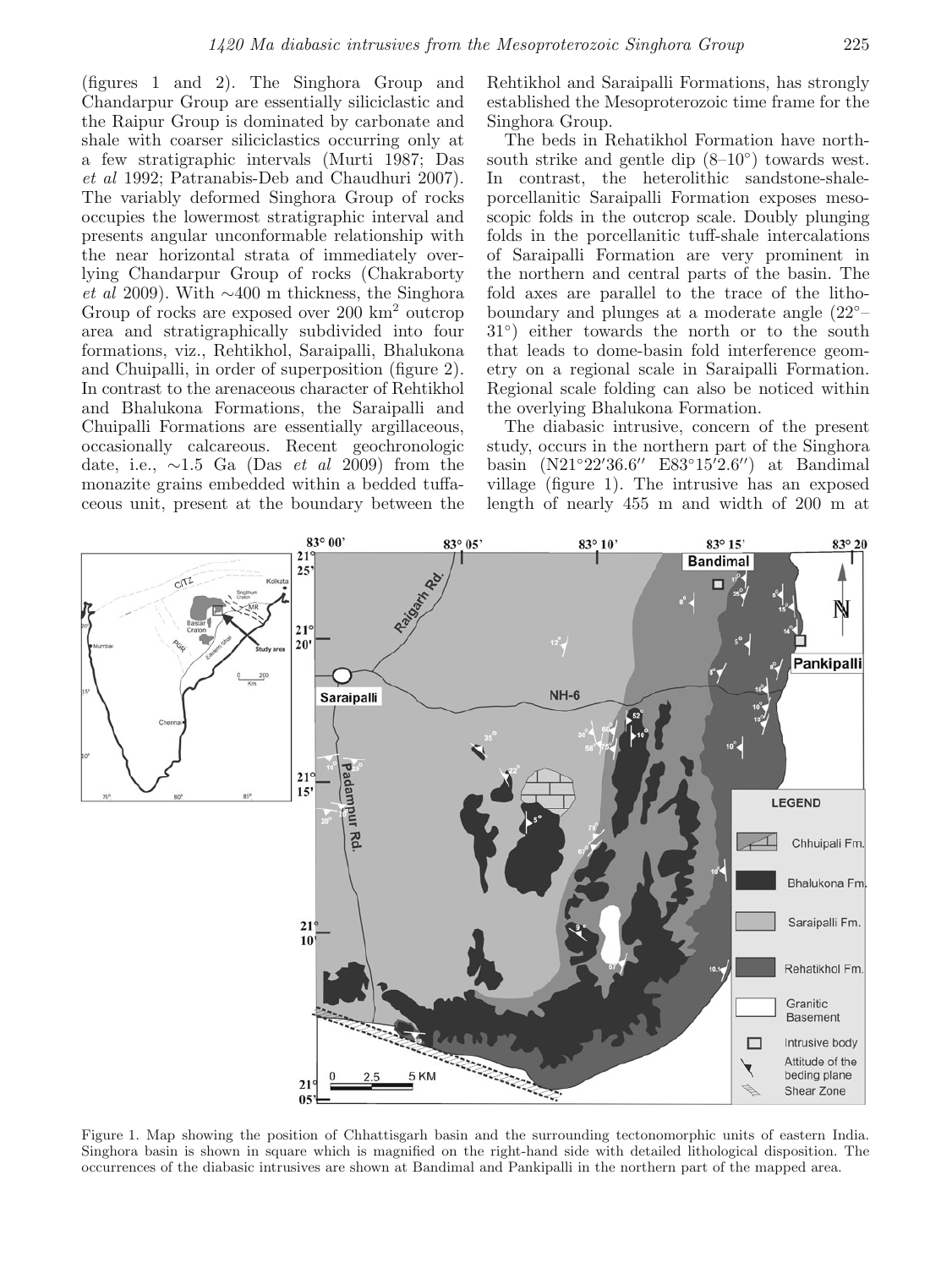



Figure 2. Stratigraphic sequence of Chhattisgarh Supergroup with the lower Singhora Group. The reported age data has also been shown.

the maximum. The trend of this discordant diabasic intrusive is southeast (SE)–northwest (NW)  $(120°-300°)$ , at high angle with the strike of the adjacent sedimentary beds (strike 20◦, dipping 15◦ towards west). The intrusive is observed to cut across the heterolothic sandstone-shale units of Saraipalli Formation and is found in body contact with the shale interbeds (figure 3). A similarly oriented diabasic unit, but much smaller in size has also been found further east near Pankipalli village  $(N21°22'45.60'' E82°57'43.6'')$  that cuts across the boundary between gneissic rocks of the craton and the Rehtikhol Formation. The field relation, however, implies that the studied unit is not traceable further down-dip of Saraipalli Formation. Hence, we interpret this unit as a discordant body at least till Saraipalli Formation and prefer to term it as an intrusive body. In the absence of any conclusive field data on the present erosional surface, it is difficult to term it either as a dyke or a sill.

# **3. Methodology**

The intrusive units were studied for their petrography, mineral chemistry, bulk geochemistry including major, trace element and REE, isotope geochemistry and geochronology. Chemical compositions of minerals from representative samples were analyzed using Cameca SX 100 Electron Probe Micro Analyzer (EPMA) at the Wadia Institute of Himalayan Geology (WIHG) Dehradun, India. The EPMA was operated at 15 kV acceleration voltage using 15 nA of specimen current. Probe diameter of  $1-2$  µm for the spot size was used for point analyses. Natural standards were used and raw data were corrected by PAP program.

Bulk chemistry for the samples was analyzed by XRF (major and trace elements) using fused bead in Panalytical MagixPro machine at Hokkaido University, Japan. Rare earth element (REE) was measured by ICP-MS (Perkin-Elmer) at WIHG, with 0.04 gm of the sample subjected to standard acid digestion with  $HF-HNO<sub>3</sub>$ . The standard acid treatment was repeated until a clear solution was obtained. The clear solution was then treated with 1N HNO3, and a 100-mL solution was taken for analysis. The accuracy and precision were 5–10% for REEs. For major oxides and trace elements, internal standard (HB1, basalt from Rishiri volcano, Japan) was measured before and after the analysis of unknown samples. The average values and the reported values are given in table 1 to show the precision and accuracy.

Further, the petrographically and geochemically studied samples are analyzed for determination of Rb–Sr and Sm–Nd isotope using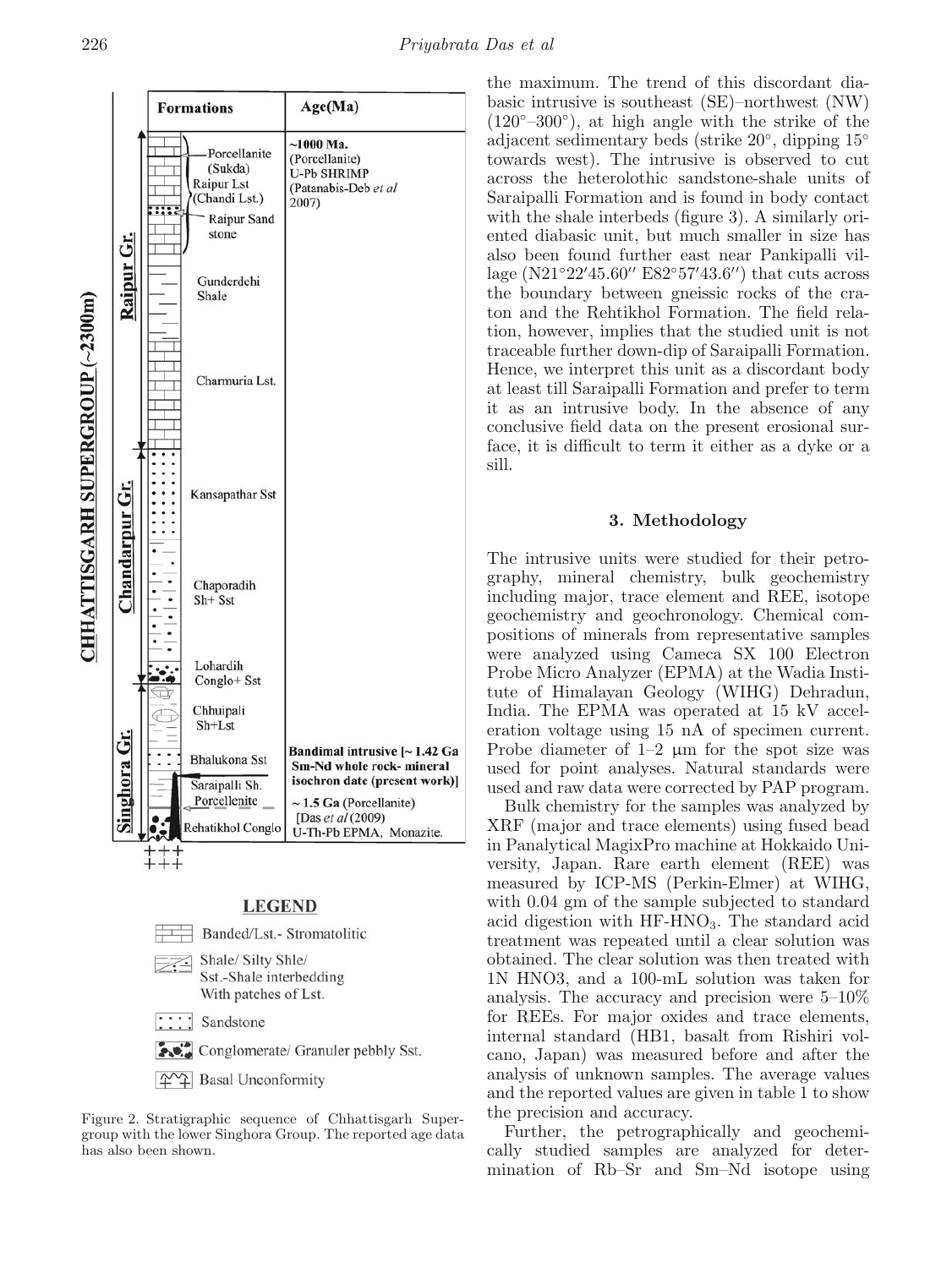

Figure 3. Field photograph showing **(a)** contact relationship between the diabasic intrusive body and the Saraipalli shale and **(b)** a closer view to note that there is not much contact effect. The scales (white) in both the figures are of 15 cm in length.

Thermal Ionization Mass Spectrometer (Triton, Thermo-Finnigan), in the National Facility for Isotope Geosciences, Department of Earth Sciences, Pondicherry University, India. Two samples, one from Bandimal unit and one from Pankipalli unit have been analyzed. All the samples are analyzed twice. The sample pieces are crushed and pulverized using hardened steel and agate mortar, respectively. Pyroxene and plagioclase feldspar were separated from whole rock powdered sample of Bandimal unit using bromoform and Frantz magnetic separator. Pure pyroxene and plagioclase mineral fractions were obtained by picking them under a binocular microscope. The whole-rock and mineral samples are weighed precisely and taken in a pre-weighed Savillex<sup>®</sup> beaker. About 1-2 ml of mixture containing hydrofluoric acid  $(HF) + 1$  ml  $HNO<sub>3</sub> + few drops of HCl are added to the sam$ ple beaker. The beaker was kept on a hot plate at 120◦C overnight for digestion, followed by standard chemical separation procedures for each of the isotopic system as detailed in Anand and Balakrishnan (2010). Once separated, the elements in each isotopic system are loaded by standard procedures onto pre-conditioned Re filament used in the solid source thermal ionization mass spectrometer (TIMS). AMES Nd standard analyzed nine times during the course of this study yielded mean  $143Nd/144Nd$  ratio of 0.511968 $\pm$ 2, and SRM-987 yielded a mean  ${}^{87}\mathrm{Sr}/{}^{86}\mathrm{Sr}$  ratio of 0.710272 $\pm4$ . As the mean  ${}^{87}\text{Sr}/{}^{86}\text{Sr}$  ratio on SRM is 30 ppm higher

than the reported value, the data on samples are corrected by this value.

# **4. Petrography and mineral chemistry**

Thin section study of samples collected from the mafic intrusive bodies reveals moderately phyric character with plagioclase and pyroxene as the major phases. Most of the plagioclase grains are  $40-50 \mu m$  in width and less than 70–80  $\mu$ m in length. Rarely, plagioclase laths longer than 150 μm are observed. The clinopyroxene grains, in general, are less than 50 μm in size and occasionally form aggregates of smaller grains. Such size distribution of major minerals imparts medium-tofine grained character for the studied rock samples. There is no systematic variation of grain size or modal abundances of the minerals in the studied diabasic units. In terms of grain shape, plagioclase and pyroxene grains are euhedral-tosubhedral with presence of distinct grain boundary. Differently oriented plagioclase laths enclose clusters of pyroxene grain showing intergranural texture (figure 4). Plagioclase and clinopyroxene grains often exhibit ophitic-to-subophitic texture. Lath-shaped plagioclases are rarely zoned. Besides, there are magnetite–ilmenite and sphene with minor calcite, biotite and glass. Occurrence of calcite is local even in microscopic scale and principally confined within the micro-fractures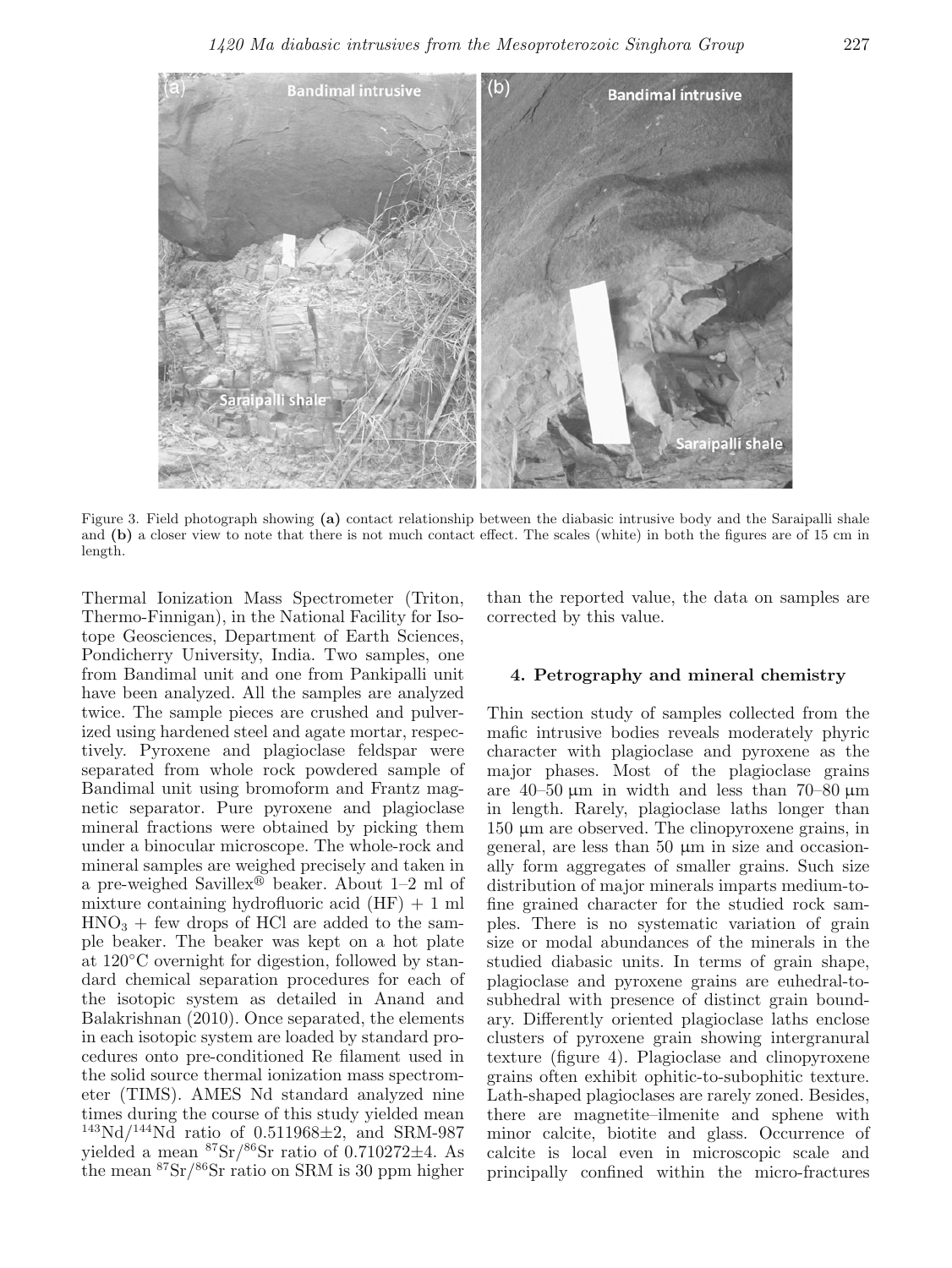Table 1. Representative bulk rock analysis of the intrusive and their calculated CIPW norms on the right hand side.

|                                 | 10/L7           | 7/21                | 10/L7b             | 7/21.2          | 7/25               | $\mathrm{HB1}^*$ standard        |
|---------------------------------|-----------------|---------------------|--------------------|-----------------|--------------------|----------------------------------|
| SiO <sub>2</sub>                | 53.489          | $52.225\,$          | 52.886             | $52.312\,$      | 50.109             | 50.30(50.187)                    |
| TiO <sub>2</sub>                | $2.07\,$        | $2.032\,$           | $2.12\,$           | $2.108\,$       | 1.67               | 1.02(1.024)                      |
| $Al_2O_3$                       | 16.111          | $16.11\,$           | 15.99              | $16.14\,$       | 14.991             | 16.60(16.556)                    |
| Fe <sub>2</sub> O <sub>3</sub>  | 12.159          | 12.277              | 12.289             | $12.235\,$      | 13.971             | 10.56(10.497)                    |
| MnO                             | $0.157\,$       | $\,0.159\,$         | $\,0.154\,$        | $\,0.162\,$     | $0.27\,$           | 0.17(0.172)                      |
| MgO                             | $4.635\,$       | $5.096\,$           | $4.596\,$          | $4.935\,$       | $6.055\,$          | 8.73 (8.726)                     |
| CaO                             | 7.563           | 6.92                | $7.58\,$           | $6.98\,$        | 7.319              | 9.28(9.279)                      |
| Na <sub>2</sub> O               | $3.326\,$       | $3.423\,$           | $3.318\,$          | $3.385\,$       | $2.82\,$           | 3.13(3.182)                      |
| $K_2O$                          | 0.714           | 0.892               | $0.702\,$          | $\,0.884\,$     | 1.74               | 0.73(0.730)                      |
| $P_2O_5$                        | $0.358\,$       | 0.336               | 0.355              | $0.328\,$       | $\,0.264\,$        | 0.26(0.254)                      |
| Total                           | 100.582         | 99.47               | 99.99              | 99.469          | 99.209             | 100.77 (100.606)                 |
| LOI                             | $2.64\,$        | $2.59\,$            | $2.61\,$           | $2.56\,$        | $2.37\,$           |                                  |
| $\rm Ba$                        | 600.536         | 747.738             | 641.445            | 742.8           | 893.966            | 188.748 (193.566)                |
| $\mathbf{R}\mathbf{b}$          | 22.382          | 32.792              | 22.105             | $30.126\,$      | 47.1               | 19.688 (19.154)                  |
| $\rm Sr$                        | 435.73          | 422.949             | 432.29             | 420.824         | 290.742            | 382.356 (375.954)                |
| $\operatorname{Zr}$             | 248.268         | 233.386             | 247.683            | 235.468         | 129.56             | 104.842 (103.634)                |
| Nb                              | 17.935          | 17.355              | 17.857             | 17.297          | 19.643             | 5.154(5.207)                     |
| $\rm Ni$                        | 38.613          | 46.631              | 39.718             | $47.215\,$      | 46.327             | 168.778 (168.128)                |
| $\rm{Co}$                       | 45.962          | 56.831              | 46.287             | $55.836\,$      | 55.269             | 42.688 (43.541)                  |
| $\mathbf{Zn}$                   | 111.901         | 111.453             | 110.826            | 110.58          | 97.862             | 79.512 (77.196)                  |
| $\rm Cr$                        | 21.987          | 14.793              | $20.84\,$          | $13.896\,$      | 59.371             | 310.621 (306.529)                |
| $\rm La$                        | $32.16\,$       | $\hphantom{0}29.61$ | 23.809             | 28.371          | $23.65\,$          |                                  |
| $\rm Ce$                        | $64.95\,$       | 60.01               | $55.379\,$         | $59.65\,$       | $\rm 49.75$        |                                  |
| $\Pr$                           | $8.13\,$        | $7.53\,$            | $7.56\,$           | $7.56\,$        | 6.43               |                                  |
| $\rm Nd$                        | $32.39\,$       | $30.66\,$           | $31.57\,$          | $30.68\,$       | $25.62\,$          |                                  |
| $\rm Sm$                        | $6.8\,$         | 6.63                | $6.5\,$            | $6.35\,$        | $5.34\,$           |                                  |
| $\mathop{\mathrm{Eu}}\nolimits$ | $2.29\,$        | $2.27\,$            | $2.24\,$           | $2.26\,$        | $2.1\,$            |                                  |
| $\rm{Gd}$                       | $7.19\,$        | 6.88                | $7.05\,$           | $6.92\,$        | $5.66\,$           |                                  |
| $\operatorname{Tb}$             | $1.01\,$        | 0.99                | $1.05\,$           | $1.02\,$        | $0.84\,$           |                                  |
| $_{\rm Dy}$                     | $5.37\,$        | 5.44                | $5.41\,$           | $5.41\,$        | 4.75               |                                  |
| $H_0$                           | 1.08            | 1.06                | $1.04\,$           | $1.03\,$        | $0.99\,$           |                                  |
| $\mathop{\rm Er}\nolimits$      | $2.76\,$        | $2.66\,$            | $2.65\,$           | $2.7\,$         | $2.57\,$           |                                  |
| $\operatorname{Tm}$             | $0.39\,$        | $0.38\,$            | $0.36\,$           | $0.37\,$        | $0.38\,$           |                                  |
| ${\bf Yb}$                      | $2.51\,$        | 2.44                | $2.49\,$           | $2.46\,$        | $2.47\,$           |                                  |
| ${\rm Lu}$                      | 0.38            | $0.37\,$            | $0.37\,$           | $0.35\,$        | $0.38\,$           |                                  |
| $\mathbf Y$                     | $30.096\,$      | 29.434              | 30.102             | 29.681          | $26.055\,$         | 25.026 (25.080)                  |
| $_{\rm Sc}$                     |                 |                     |                    |                 |                    | 31.557 (30.936)                  |
| V                               | 22.485          | 22.04<br>161.07     | 20.528<br>152.684  | 21.657          | 41.221             | 211.658 (210.598)                |
|                                 | 155.374         |                     | $30.1\,$           | 160.524         | 272.981<br>126.443 |                                  |
| Cu<br>${\rm Pb}$                | 30.5            | 33.199              |                    | 32.098          |                    | 65.023 (62.146)                  |
| ${\rm Th}$                      | 14.125<br>6.173 | 11.206              | 14.06<br>$5.983\,$ | 11.134<br>5.161 | 7.314              | 3.514(3.524)                     |
| Ga                              | 22.374          | 5.268<br>22.049     | $21.481\,$         | $21.756\,$      | 3.465<br>14.798    | 3.779 (3.977)<br>14.864 (15.462) |
| ${\bf Q}$                       | 11.09           | 8.76                | 10.67              | 9.20            | $5.56\,$           |                                  |
| Or                              | 4.22            | $5.27\,$            | 4.15               | $5.22\,$        | 10.28              |                                  |
| Ab                              | 28.14           | 28.96               | 28.08              | 28.64           | 23.86              |                                  |
|                                 |                 |                     |                    | 26.23           |                    |                                  |
| An<br>Di                        | 26.92           | 25.96<br>0.00       | 26.66              |                 | 23.11<br>5.23      |                                  |
|                                 | 1.30<br>10.94   |                     | 1.43<br>10.78      | 0.00<br>12.29   |                    |                                  |
| Hy                              |                 | 12.69               |                    |                 | 12.66              |                                  |
| Ilm                             | 0.34            | 0.34                | $\rm 0.33$         | 0.35            | 0.58               |                                  |
| Hm<br>${\rm Tn}$                | 12.16<br>4.65   | 12.28<br>4.35       | 12.29<br>4.78      | 12.24<br>4.41   | 13.97<br>$3.35\,$  |                                  |
| Ru                              | 0.00            | $0.08\,$            | 0.00               | 0.13            | $0.00\,$           |                                  |
|                                 |                 |                     |                    |                 |                    |                                  |
| Ap                              | 0.85            | 0.80                | 0.84               | $0.78\,$        | $\,0.63\,$         |                                  |

\*HB1 is basalt from Rishiri volcanic and used as the internal standard. Average values of standard before and after the unknown analyses are given. Values in parenthesis indicate the reported value of HB1.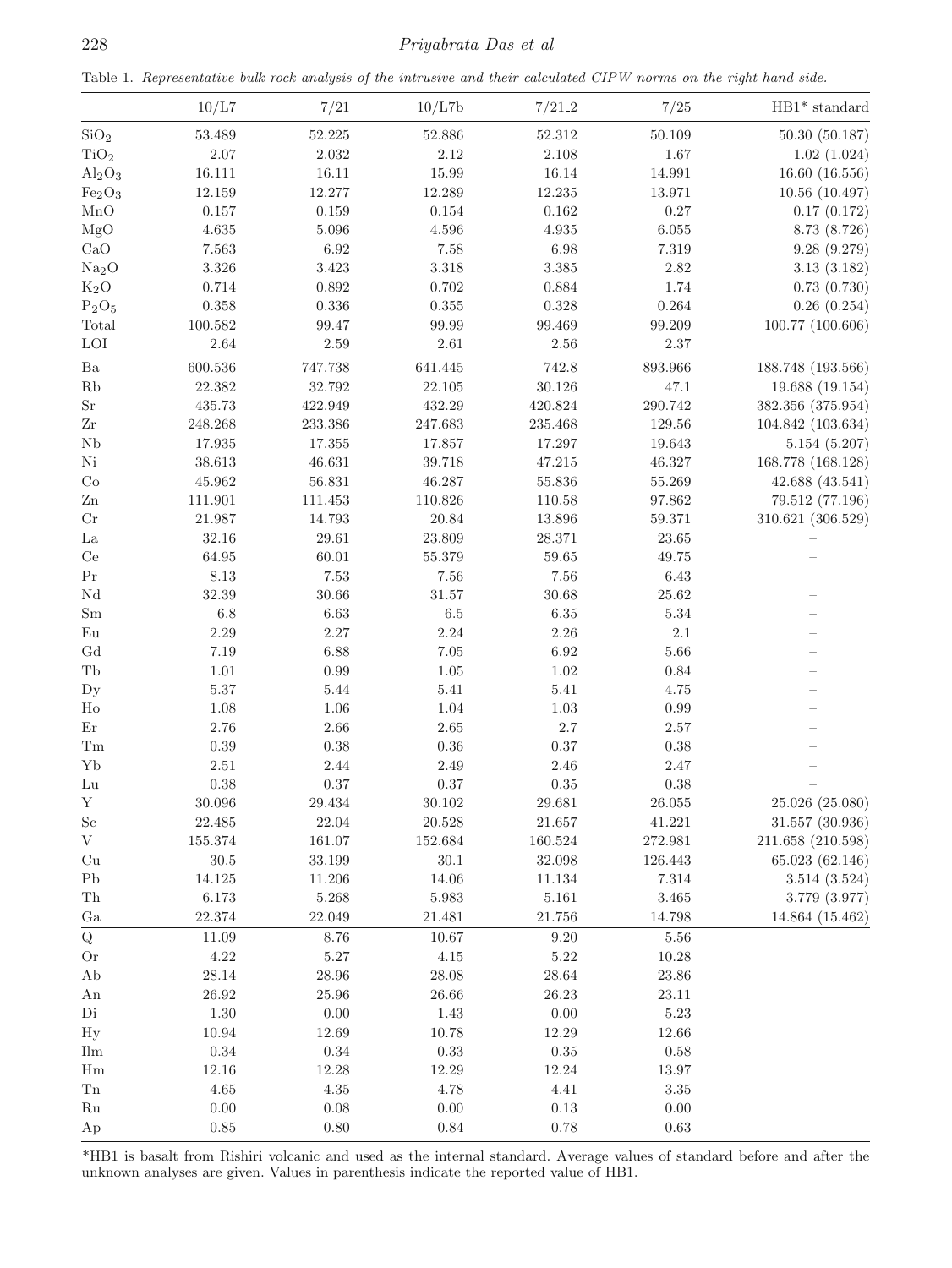

Figure 4. Photomicrograph of the diabasic intrusive. Note the preservation of magmatic textures and mineralogy defined dominantly by plagioclase laths, pyroxene and opaque minerals.

Table 2. Representative mineral compositions of pyroxene, plagioclase and ilmenite of the studied rock. Compositional values are recalculated from raw electron microprobe analysis data.

| Pyroxene $X_{\text{Mg}}$  | 0.57  | 0.56  | 0.55  | 0.61  | 0.62  | 0.65  |
|---------------------------|-------|-------|-------|-------|-------|-------|
| Wo $(mole\%)$             | 46.34 | 45.3  | 43.04 | 42.19 | 42.77 | 43.96 |
| $En \ (mole\%)$           | 30.77 | 30.46 | 31.56 | 35.16 | 35.52 | 36.52 |
| $Fs \ (mole\%)$           | 22.89 | 24.24 | 25.4  | 22.65 | 21.7  | 19.52 |
| Plagioclase               |       |       |       |       |       |       |
| Ab $(mole\%)$             | 41.82 | 42.34 | 45.24 |       |       |       |
| An $(mole\%)$             | 56.73 | 56.34 | 53.56 |       |       |       |
| Or $(mole\%)$             | 1.45  | 1.32  | 1.2   |       |       |       |
| <b>Ilmenite</b>           |       |       |       |       |       |       |
| $\text{Ilm}$ (mole $\%$ ) | 73.57 | 89.52 | 19.45 |       |       |       |
| $\text{Hm}$ (mole%)       | 26.43 | 10.48 | 80.55 |       |       |       |

suggesting its secondary origin. Despite local sericitization the plagioclase grains are mostly fresh and often show well preserved twin lamellae. The rock unit is overall fresh except along the joint and fracture planes where pervasive alteration of the rock unit is noticed.

Chemical compositions (table 2) of the plagioclase phenocrysts are almost uniform and they are labradoritic ( $Ab_{41-45}$ ,  $An_{53-56}$  and  $Or_{1.2-1.4}$ ) in composition. There is not much profound chemical zoning present in plagioclase grains. However, in some grains the core is slightly anorthite-rich in comparison to the rim. Subhedral

clinopyroxene grains are not zoned, relatively less altered and compositionally augitic in nature (Wo<sub>42−46,</sub> En<sub>30−36</sub>, Fs<sub>19−25</sub> and X<sub>Mg</sub>=0.57–0.65). Opaque minerals are mostly Fe–Ti oxides and composition recalculation on 3-oxygen basis indicates a solid solution between ilmenite and hematite  $(\text{Ilm}_{19-73} \text{ and } \text{Hm}_{80-10}).$ 

# **5. Geochemical and Sr–Nd isotope characteristics**

Samples with least alteration effects were selected for geochemical analysis. The studied samples of the intrusive display small variation in major oxide compositions. This is a quartz-normative basalt with  $\text{SiO}_2 = 50-53$  wt%, total alkalis (Na<sub>2</sub>O+  $K_2O$ ) of 4 wt% with  $K_2O/Na_2O$  of 0.21–0.26 (table 1). Mg#  $(42-46)$  is moderately low and Cr, Ni contents vary between 13–21 ppm and 38– 47 ppm, respectively. Classification was done on the basis of bivariate and multivariate plots using the major and trace elements (figures 5 and 6). On the basis of major oxides abundance, the intrusive is categorized as basaltic andesite to basalt and plots on the boundary between tholeiite and calcalkaline series (figure 5a–c). Some selective trace elements of the studied samples show alkali basalt to subalkaline basalt nature in  $\rm Zr/TiO_2$  vs. Nb/Y plot (figure 6).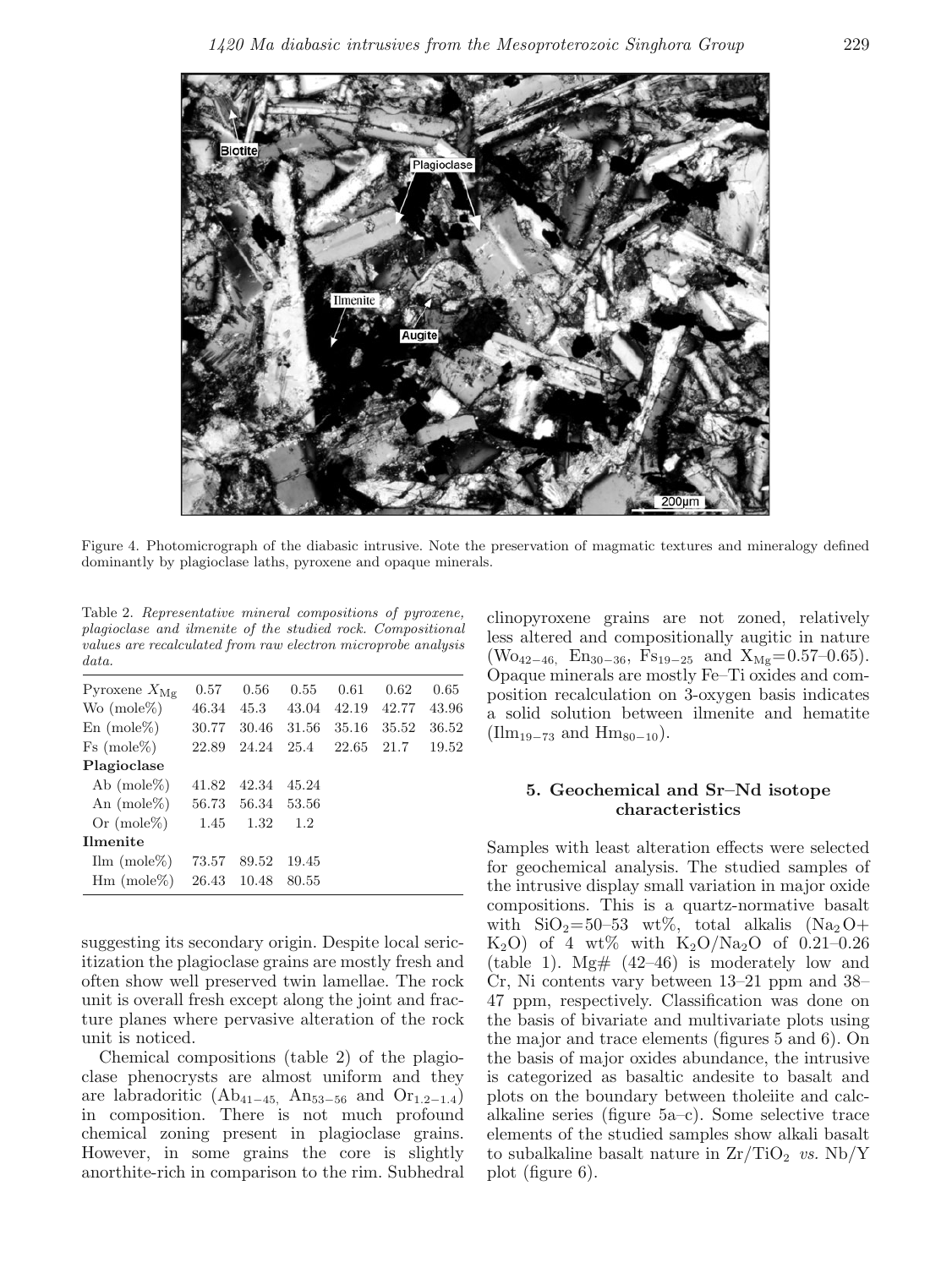

Figure 5. Major element classification shows **(a)** basaltic-to-basalt andesitic composition in TAS diagram, **(b)** marginally tholeiitic in AFM diagram of Irvine and Baragar (1971), and **(c)** while basalt-alkali basalt to tholeiitic in the plot of Jensen (1976). Solid circles represent Bandimal unit and solid square represents Pankipalli unit.



Figure 6. Some trace vs. major element plots show the subalkaline basalt in character (Nb/Y vs.  $Zr/TiO<sub>2</sub>$  plot).

The trace element data show overall enrichment (one to two orders) with respect to the composition of primitive mantle. Multi-trace element diagram indicates characteristic enrichment of large ion lithophile elements (LILE) such as Sr, K, Rb,

Ba and Th, in comparison with high field strength elements (HFSE) such as Nb, P, Zr, Ti, and Y. A definite enrichment of Pb and Ba with slight depletion of Nb and P are characteristic of this rock (figure 7a). Some of the incompatible trace element ratios (LILE/HFSE and LILE/REE) have been calculated in table 3 and are compared with the reported average values of crust and mantle (Hoffmann 1988). The ratios like Nb/Th and Nb/La are of particular importance due to the relative immobility of these elements and their ability to test the degree of crustal contamination during the passage through sialic crust enriched in Th and LREE. These ratios are in the range of 0.56–0.75 for Nb/La and 2.9–3.4 for Nb/Th, and these values fall in between the average crustal and mantle values. Chondrite-normalized REE plot (figure 7b) shows overall enrichment of LREE in contrast to HREE  $[(La/Yb)_N=6.45-8.64]$ . In the LREEs, slope is moderate, i.e.,  $(La/Sm)<sub>N</sub>$  = 2.30–2.97 which is similar in the HREE spectrum  $[(Eu/Yb)_N=2.56-2.65]$ . The pattern is almost devoid of any Eu anomaly ( $Eu/Eu^* = 1.0-1.04$ ).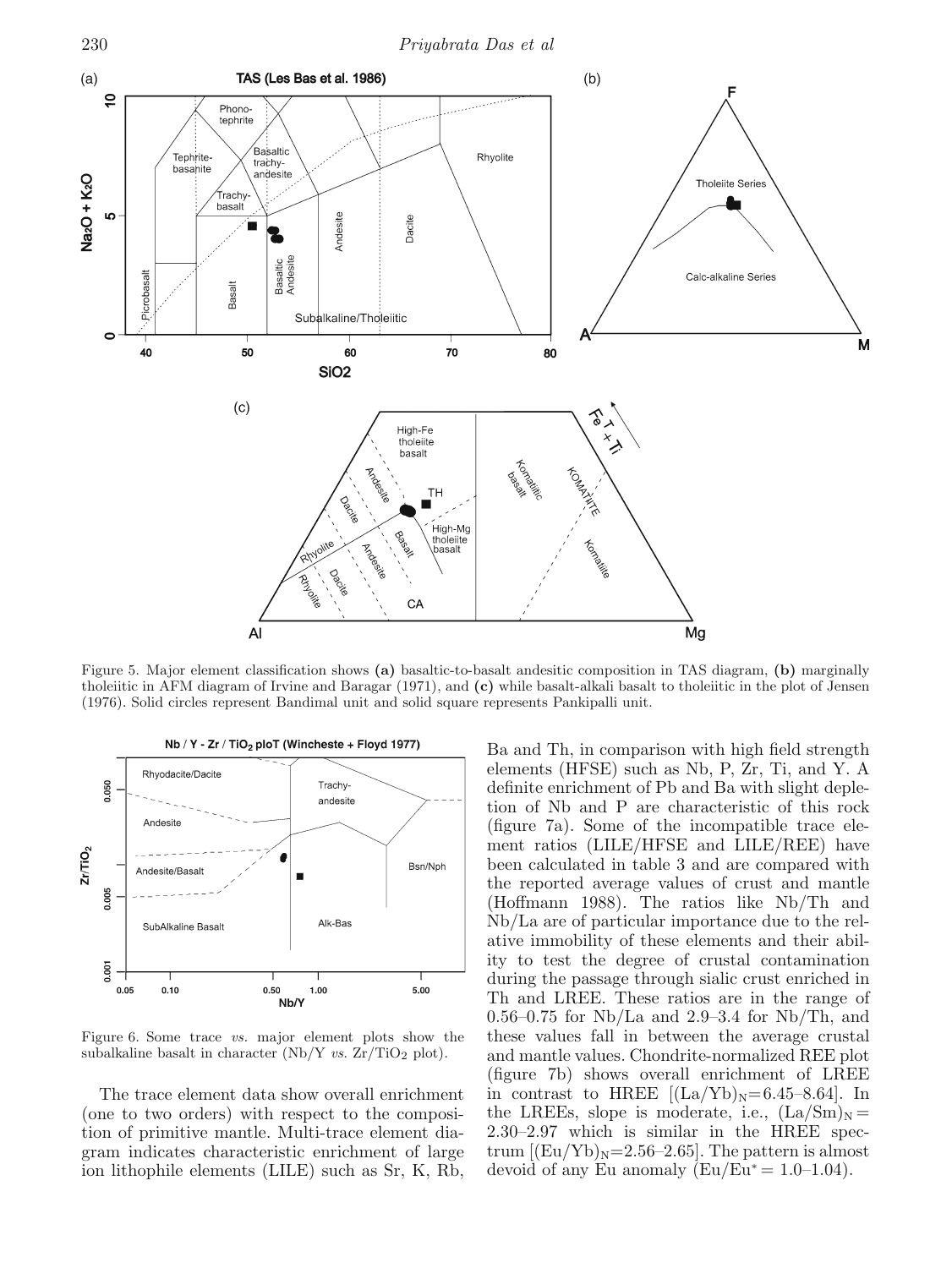

Figure 7. **(a)** Chondrite-normalized multiple trace element pattern. Note the enrichment of Pb and Ba and slight depletion of Nb and P in both the plots. **(b)** Chondritenormalized rare earth element pattern showing LREEenriched character.

The results of whole rock Rb–Sr and Sm–Nd isotope analyses are listed in table 4. The initial Nd value is in the range of 0.510815–0.510919 and initial Sr is in the range of 0.709377–0.706672. The epsilon  $(\varepsilon)$  values are a measure of the deviations of the isotopic ratios in the samples from the expected value in a uniform reservoir. The  $\varepsilon$  values for both Sr and Nd isotopes have been calculated, as these values can be used to test the cogenetic character and contamination in the samples, or can be a measure of the extent to which the magmas, when they cooled to form the rocks, had fractionated relative to their postulated depleted mantle source(s). The calculated  $\varepsilon$  values are  $\varepsilon^t$ Nd=+(0.3-2.3) and  $\varepsilon^{t}$ Sr = + (54.56-92.91), where  $t = 1421$  Ma. In  $\varepsilon^t$ Nd vs.  $\varepsilon^t$ Sr isotope correlation diagram (figure 8) the studied samples plot in the field of positive  $\varepsilon^t$ Nd and positive  $\varepsilon^t$ Sr. The  $T_{DM}$  ages refers to the depleted mantle model ages calculated from the Nd isotope ratios, and is a measure of the length of time of the sample has been separated from the mantle from which it was originally

Table 3. Selected incompatible trace element ratio for diabasic rock of Bandimal. The average crust and mantle values are given from Hoffmann (1988).

|            | Th/La | Nb/La | Nb/Th | Ba/Nb | Ce/Pb |
|------------|-------|-------|-------|-------|-------|
| 10/L7      | 0.19  | 0.56  | 2.9   | 33.5  | 4.6   |
| 7/21       | 0.18  | 0.59  | 3.3   | 43.1  | 5.4   |
| 10/L7b     | 0.25  | 0.75  | 3     | 35.9  | 3.9   |
| $7/21 - 2$ | 0.18  | 0.61  | 3.4   | 42.9  | 5.4   |
| 7/25       | 0.16  | 0.81  | 5.6   | 45.5  | 6.8   |
| Mantle     | 0.13  | 1     | 8     | 10    | 9     |
| Crust      | 0.22  | 0.7   | 3     | 22    | 4     |



Figure 8.  $\epsilon$ Sr *vs.*  $\epsilon$ Nd plot. The values are calculated at  $t = 1421$  Ma. Note the positive displacement away from the mantle values and the whole rock samples plot in the upper right quadrant as both  $\epsilon$ Sr and  $\epsilon$ Nd are positive. This can be due to the contamination of basaltic magma by crustal components that had high Sr abundances yielding  $R$  values  $> 1$ . where  $R = (Sr/Nd)_{basalt} / (Sr/Nd)_{contaminant}$  (DePaolo and Wasserburg 1979). The arkosic sediments rich in feldspars could have been the potential contaminant that increased the  $\epsilon$ Sr much more rapidly relative to decreasing the  $\epsilon$ Nd values in the magmas parental to the diabasic intrusive rock.

derived. The calculated depleted mantle model age for this intrusive is 1.7–1.9 Ga.

The positive  $\varepsilon$  values of  $\mathrm{Nd}_{(t)}$  and  $\mathrm{Sr}_{(t)}$  imply that this rock have greater  $143Nd/144Nd$  and  $87\,\mathrm{Sr}/86\,\mathrm{Sr}$  ratios than those in the depleted mantle source of the magma from which it is derived. Using the Sr, Rb, K, Pb, abundance, ratios of Th/La  $(0.18-0.25)$ , Nb/La  $(0.56-0.75)$ , Nb/Th  $(2.9-3.4)$ , Ba/Nb (33.5–43.1) and Ce/Pb (3.9–5.4) (table 3) in the studied rocks and high <sup>87</sup>Sr/<sup>86</sup>Sr ratio partial assimilation of continental crust or sedimentary material within the magma is interpreted. It may reflect derivation of these magmas from incompatible element enriched regions of the subcontinental mantle.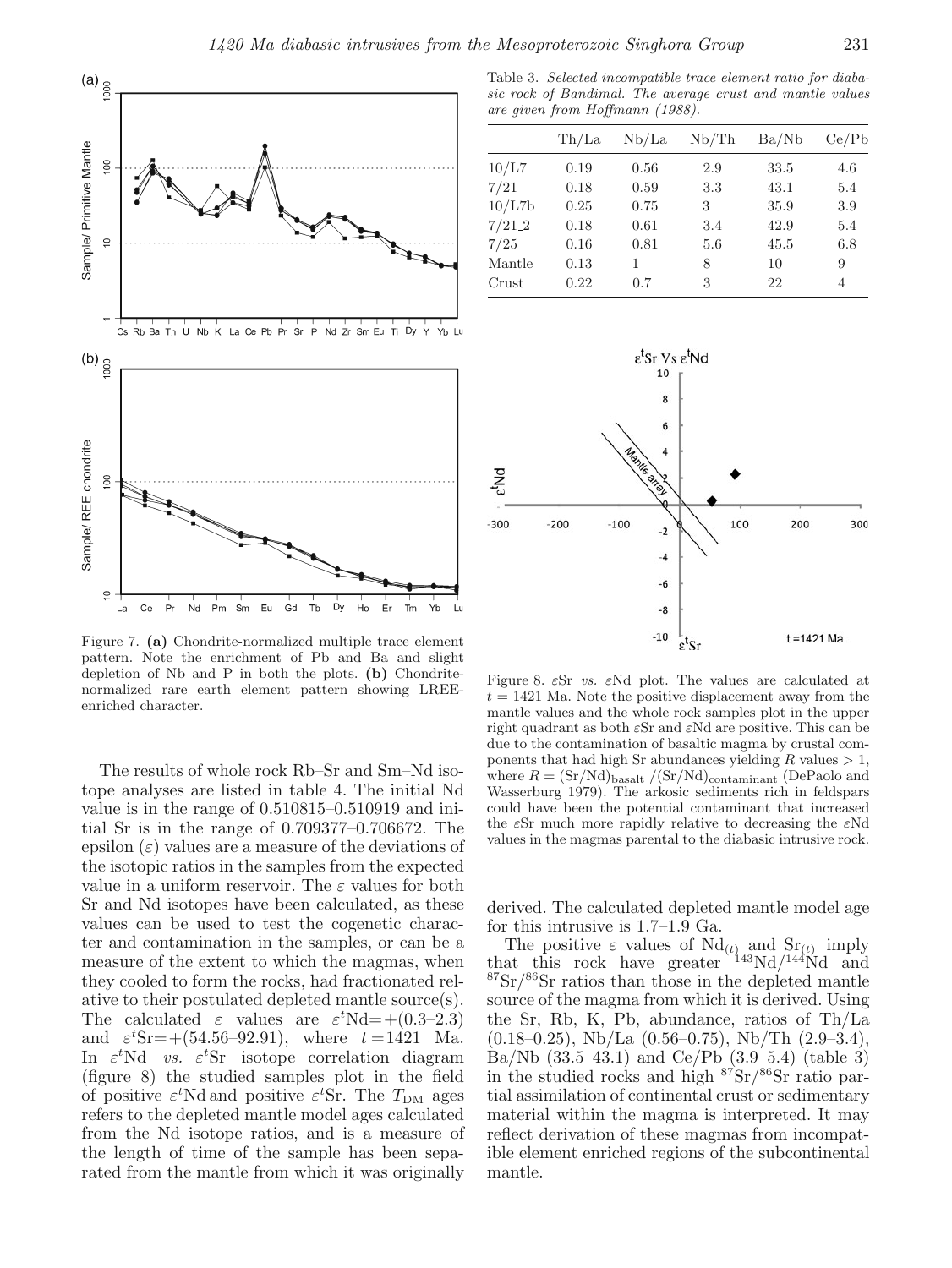| Table 4. $Rb$ -Sr and Sm-Nd isotope ratios analysed for the studied samples. Initial $\epsilon$ Nd values calculated using the present-day values of $(^{14.3}Nd/^{14.4}Nd)=0.512638$ and<br>$^{147}Sm/^{144}Nd$ = 0.1966 for the chondritic uniform reservoir (Jacobsen and Wasserburg 1980); depleted mantle model ages calculated using the two-stage model of Liew<br>and Hoffmann $(1988)$ . |        |        |                                                                                    |                                                             |                                                                                                                                          |                                                                                                                                                                                                                     |                                                  |          |  |
|---------------------------------------------------------------------------------------------------------------------------------------------------------------------------------------------------------------------------------------------------------------------------------------------------------------------------------------------------------------------------------------------------|--------|--------|------------------------------------------------------------------------------------|-------------------------------------------------------------|------------------------------------------------------------------------------------------------------------------------------------------|---------------------------------------------------------------------------------------------------------------------------------------------------------------------------------------------------------------------|--------------------------------------------------|----------|--|
|                                                                                                                                                                                                                                                                                                                                                                                                   | Sample | $\sin$ | Nd $147 \text{Sm}$                                                                 |                                                             | $\label{eq:1} \begin{array}{lll} \mathrm{Nd} & \quad \  \  \epsilon^t \mathrm{N} \mathrm{d}t \; = \; \mathrm{T}_\mathrm{DM} \end{array}$ |                                                                                                                                                                                                                     |                                                  | Rb<br>Sr |  |
| sample no.                                                                                                                                                                                                                                                                                                                                                                                        |        |        | location ( $\mu$ g g <sup>-1</sup> ) ( $\mu$ g g <sup>-1</sup> ) <sup>144</sup> Nd |                                                             |                                                                                                                                          | $^{143}\text{Nd} / ^{144}\text{Nd}$ (initial) 1420 Ma (Ga) $^{87}\text{Sr} / ^{86}\text{Sr}$ $^{87}\text{Rb} / ^{86}\text{Sr}$ ( $\mu\text{gg}^{-1}$ ) ( $\mu\text{gg}^{-1}$ ) (initial) $\epsilon$ <sup>t</sup> Sr |                                                  |          |  |
| 10/L7 (Whole rock) Bandimal 6.586496 30.016149 0.1161                                                                                                                                                                                                                                                                                                                                             |        |        |                                                                                    | $0.512004 \pm 2.1$ $0.510919$ $+2.3$ $1.7$ $0.713394 \pm 6$ |                                                                                                                                          |                                                                                                                                                                                                                     | $1.143$ $31.73112$ $466.132$ $0.709377$ $+93.05$ |          |  |
| $10/L7$ (Pyroxene)                                                                                                                                                                                                                                                                                                                                                                                |        |        | Bandimal 6.866607 26.864702 0.1353                                                 | $0.512187 \pm 2$                                            |                                                                                                                                          |                                                                                                                                                                                                                     |                                                  |          |  |
| 0/L7 (Plagioclase) Bandimal 0.597598 3.699139 0.0881                                                                                                                                                                                                                                                                                                                                              |        |        |                                                                                    | $0.511746 \pm 9$                                            |                                                                                                                                          |                                                                                                                                                                                                                     |                                                  |          |  |
| 7/25 (whole rock) Pankipalli 5.049551 23.543071 0.1135                                                                                                                                                                                                                                                                                                                                            |        |        |                                                                                    |                                                             |                                                                                                                                          | $0.511875 \pm 2.9$ $0.510815$ $+0.3$ $1.9$ $0.716740 \pm 4.6$ $0.4939$ $60.93179$ $357.224$ $0.706672$ $+54.56$                                                                                                     |                                                  |          |  |



Figure 9. Whole rock-mineral Sm–Nd isochron plot yielding an age of  $1421 \pm 23$  Ma (MSWD = 1.6) which is interpreted as the emplacement age of the diabasic intrusive.

## **6. Geochronology**

Fresh rock samples are collected from the central part of the intrusive body which have been analyzed for Rb–Sr and Sm–Nd isotopic composition. The data are presented in table 4. Whole rock powder sample was used for both Rb–Sr and Sm–Nd analyses, whereas fresh mineral grains of pyroxene and feldspar have been separated for Sm–Nd isotopic analysis. The powdered sample of 120 mesh size is taken for heavy-mineral separation process using bromoform (specific gravity 2.89 at  $20^{\circ}$ C). Both the heavy and lighter fractions are separated using Frantz® Isodynamic Magnetic Separator (Model LB-1). Finally the mineral grains are hand-picked under binocular microscope.

Sm–Nd mineral and whole rock data define a linear array with reasonable spread in <sup>147</sup>Sm/<sup>144</sup>Nd ratios yielding an isochron (figure 9) which corresponds to an age of  $1421\pm23$  Ma  $(2\sigma,$  $MSWD=1.6$ ) with an initial  $^{143}Nd/^{144}Nd=$  $0.510922 \pm 0.000017$  ( $2\sigma$ ). As the rock is megascopically and petrographically least altered and unmetamorphosed, we consider this age as the emplacement age of the intrusive. Hence, considering the discordant relationship of the studied intrusive with the Saraipalli strata, an age older than ca. 1420 Ma is proposed for the Saraipalli Formation of Singhora Group.

### **7. Discussion**

Going beyond the conventional approach of studying basic dykes within Proterozoic sedimentary basins with the goal of (i) age bracketing of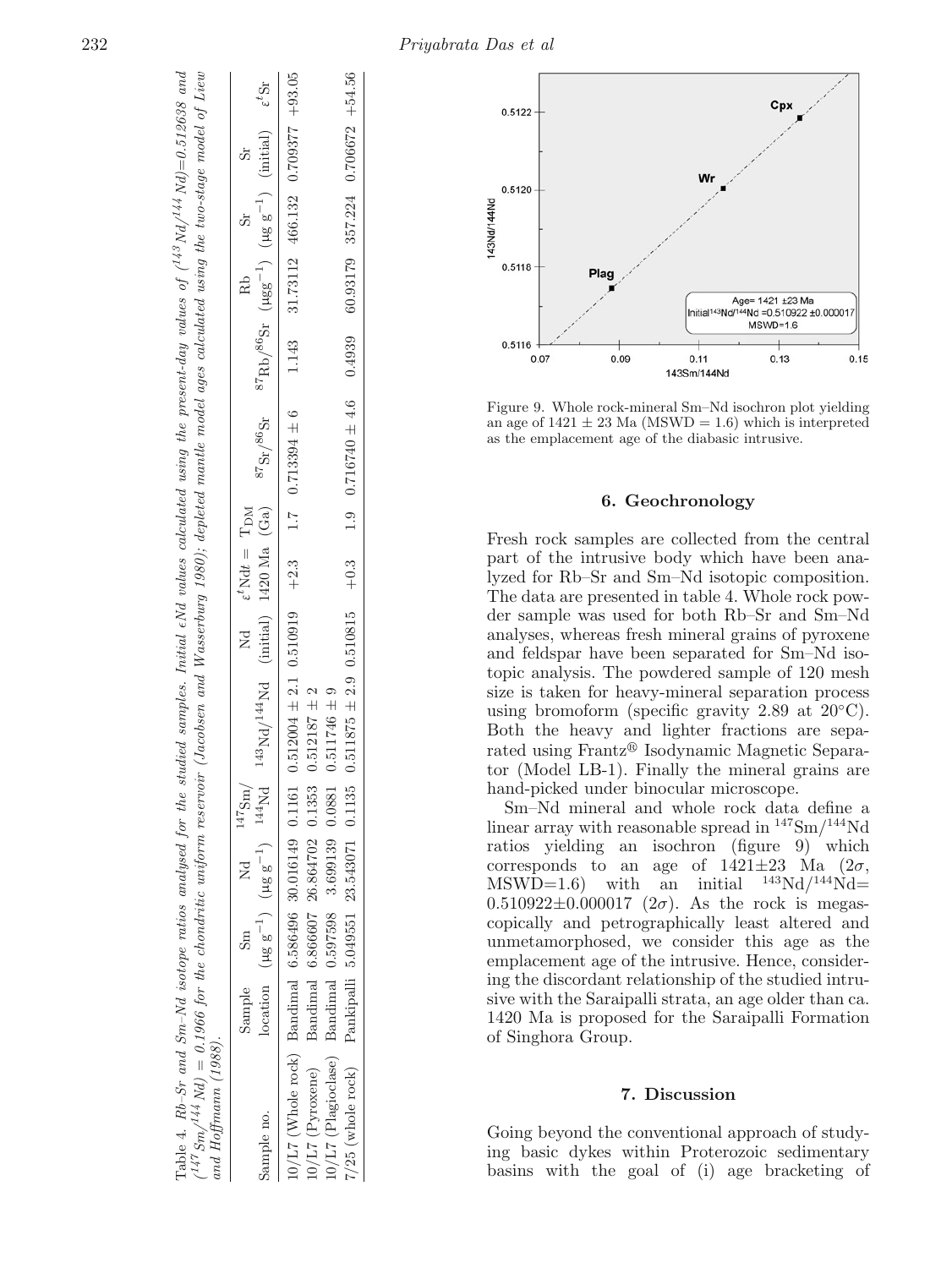

Figure 10. Tectonic discrimination diagram using immobile trace elements Zr and Y shows an affinity towards withinplate basalt.



Figure 11. Diagram showing mantle composition components and fields for basalts of different tectonic settings. The diagram is after Condie (2005).  $\blacklozenge$ : studied samples, EN: enriched component, PM: primitive mantle, REC: recycled component, DM: shallow depleted mantle, DEP: deep depleted mantle. Note the non-plume recycled magma is the source character for the studied intrusive.

the host basin, and (ii) geochemical characterization of mantle source and crust-mantle interaction, studies on concordant and discordant lithodemic units have become further sought after in recent times as dykes, particularly when in the form of fanning swarm, are correlated with crustalscale extensional events leading to the break-up of continents (Goldberg 2010). In this backdrop, study of present intrusive unit is felt necessary as it is hosted within Mesoproterozoic Singhora basin, the time frame through which supercontinent 'Columbia' witnessed its final fragmentation

(Li et al 2008; Yakubchuk 2010). Besides addressing these global issues, such study is also necessary to understand evolution and correlation between laterally adjacent sedimentary basins on the eastern part of the Bastar craton of India, and to unravel the relationship of the basins, if any, with regional tectonic grains involving different crustal provinces, viz., the craton and adjacent orogenic hinterland, i.e., EGB.

The studied discordant intrusive though unmetamorphosed, yet preserves evidences of minor hydrothermal alteration. Compositionally, the intrusive is basalt-to-subalkaline andesitic tholeiite (hypersthene and quartz normative meta-aluminous basalt). Subophitic texture is represented by partially sericitized plagioclase laths and augite, the dominant pyroxene species. Fe–Ti oxides are recalculated to solid solution of ilmenite and hematite. Primitive mantle-normalized trace element data shows overall enriched character. LIL elements are one order more enriched. Enrichment of Pb and slight depletion of Nb and P is characteristic. The intrusive shows a prominent affinity towards within-plate basalt at  $Zr/Y$  vs. Zr plot (figure 10) with strong evidence in favour of nonplume-recycled magma as a possible source  $(Nb/Y$  vs.  $Zr/Y$  plot, Condie 2005) (figure 11). Some selective trace element ratios (Th/La, Nb/La, Nb/Th, Ba/Nb and Ce/Pb) are compared with the average crustal and mantle values (Hoffmann 1988). The HFSE elements which are less immobile, e.g., Nb, Th and La have their ratios closer to the average crustal values (table 3). The incompatible-element enriched basalts have ratios of several strongly incompatible trace elements, including Nb/U and Ce/Pb ratios close to those of the continental crust suggesting that crustal component played a role in the genesis of the intrusive. Our data have been compared with the available data of plume-related basalts for different other HFS elemental ratios (e.g., Ce/Pb, Nb/La, Ba/La). It has been observed that our data is plotted far away from plume-related rocks. Instead, they have an affinity towards the field of sediment mixing or continental crustal assimilation. In the  $\varepsilon$ Sr vs.  $\varepsilon$ Nd diagram (figure 8) the whole rock samples plot in the upper right quadrant as both  $\epsilon$ Sr and  $\epsilon$ Nd are positive. When different extents of mixing between two components take place it results in an array of points defining hyperbolae in the  $\varepsilon$ Sr vs.  $\varepsilon$ Nd diagram. The shape of the hyperbolic curve will depend on the ratio of Sr/Nd values of the two components, R, where  $R = (Sr/Nd)_{basalt}/(Sr/Nd)_{contaminant}$ (DePaolo and Wasserburg 1979). If  $R < 1$ , the mixing curve will be concave;  $>1$  it will be convex and  $=1$  will yield a straight line. The plot of the samples in figure 8 can be due to the contamination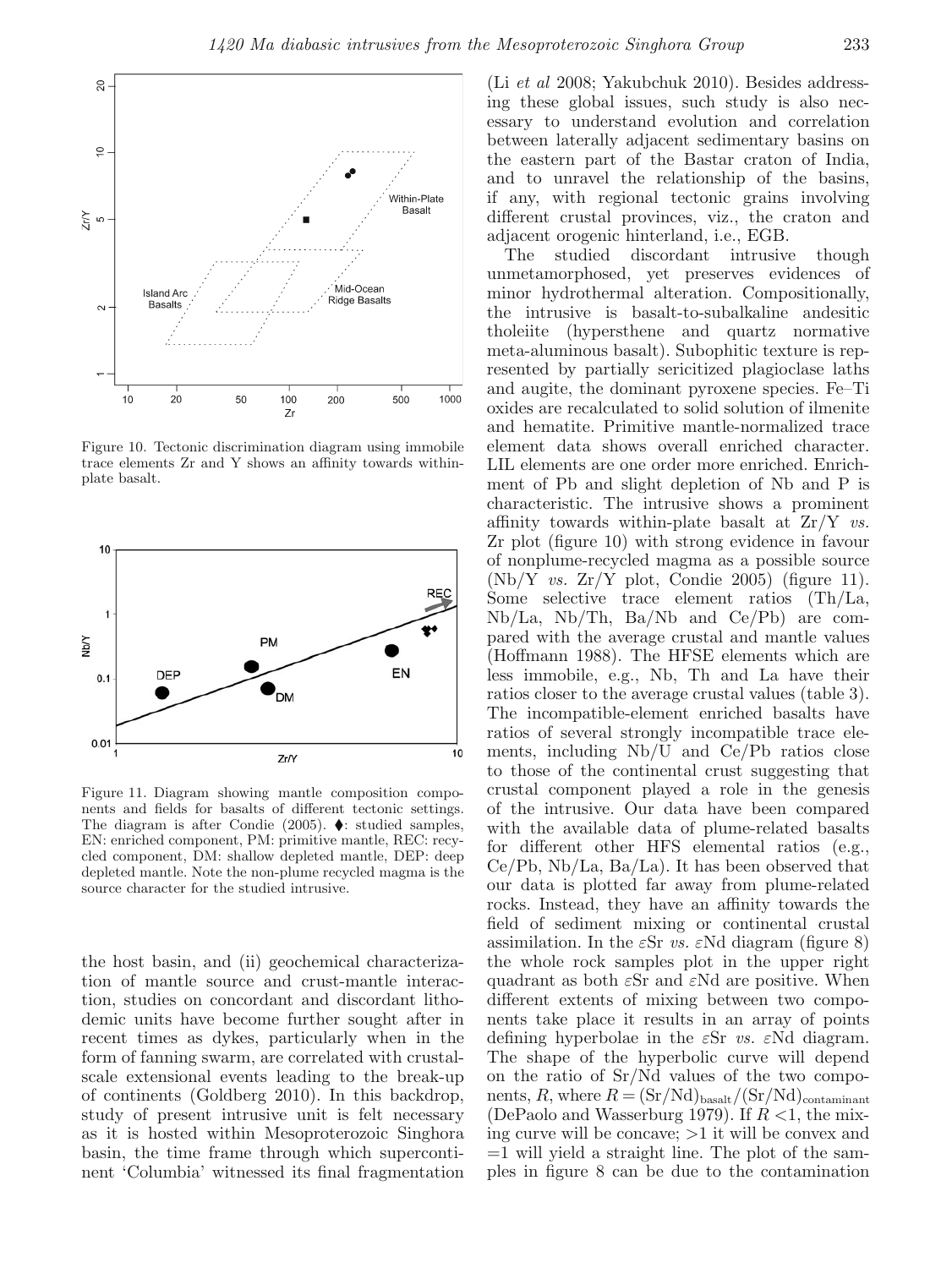of basaltic magma by crustal components that had high Sr abundances. The arkosic sediments rich in feldspars could have been the potential contaminant that increased the  $\epsilon$ Sr much more rapidly relative to decreasing the  $\epsilon$ Nd values in the magmas parental to the diabasic intrusive rock. However, more samples are required to quantify the extent of mixing. Hence, the studied diabasic intrusive of within-plate affinity preserves an indication of non-plume source with significant recycled components (selected HFSE elemental ratio) and crustal contamination before its final emplacement. LREE enrichment  $[(La/Yb)<sub>N</sub>=6.45-8.64]$  in chondritenormalized REE plot without any perceptible Eu spike is suggestive of highly fractionated melt that has undergone crustal contamination processes. Positive  $\epsilon$ Nd value also indicates the depleted nature of the protolith. Three-point (Sm–Nd whole rock, mineral separates) isochron yields an emplacement age of 1421±23 Ma. It is noteworthy that the timing of intrusive emplacement is synchronous with the mafic and felsic magmatism reported from Eastern Ghats granulite belt (1455 $\pm$ 80 Ma and 1464 $\pm$ 63 Ma; Shaw *et al* 1997), emplacement of alkaline complexes at the western boundary ( $\sim$ 1.4 to 1.5 Ga, Upadhyay et al 2009), emplacement of large-scale basic igneous intrusion (represented by metagabbro) within the southern granulite belt of Sausar mobile belt (Roy et al 2006), development of terrain boundary shear zone on the southeastern part of Singhora basin and the magmatic intrusions in Bastar craton in and around the terrain-boundary shear zone on the east of Khariar basin (Biswal et al 2003; Ratre et al 2010). It may be pertinent to mention here that the initiation of Khariar basin is nearly coeval with that of the Singhora basin as indicated by the age of porcellanitic tuff layer present at a comparable stratigraphic level towards the basal parts of both the basin successions (1450–1500 Ma, Das et al 2009). Together all the signatures suggest a major tectono-thermal event around 1400 Ma that affected eastern Indian subcontinent involving its different crustal domains, viz., the deep crustal granulites (a probable fold-thrust belt), the craton and craton-hosted sedimentary basins. Recent discovery of ca. 1.33 Ga U–Pb zircon age of the Kanigiri ophiolite m´elange is significant as it implies an arc–continent collision at the craton– mobile belt contact (Dharma Rao et al 2010). Collating all these signatures it seems that similar collisional tectonism was operative all along the boundary of EGB and Bastar craton in the time period between ∼1.3 and 1.5 Ga. Moreover, in terms of Proterozoic 'Supercontinent' framework this time frame coincides with the last phase of growth of the supercontinent "Columbia". Though during this time some continental blocks of this supercontinent experienced initiation of break-up, the East Indian cratonic part on the other hand, was still going through a phase of collisional tectonic build-up.

Working on the tholeiite and boninite–norite rocks exposed in different parts of Bastar craton in the form of volcanics and dykes; Srivastava and Singh (2004), Srivastava and Gautam (2009) and Srivastava (2006) proposed rifting in the Mesoproterozoic time. Roy et al (2006) related the rifting in the southern Bastar craton with basic magmatism within the southern granulites of Sausar mobile belt. Patranabis-Deb and Chaudhuri (2007) surmised initiation and evolution of Chhattisgarh basin in a rift related set-up. Such craton-scale rift system is commonly tagged with a major crustalscale extension or potential continental break-up event associated with plume activity (Meert 2002; Goldberg 2010). However, the non-plume character of the studied intrusive, does not fall in this category. On the contrary, the geographic orientation of the intrusive is parallel to the orientations of:

- shear zone at the south of Singhora basin and
- lateral ramp of proposed thrust-ramp structure of Eastern Ghats Belt (Biswal et al 2003).

Also, the Saraipalli Formation with which the intrusive shows discordant relationship and the Bhalukona Formation that immediately overlies it – both show plenty compressional features in the form of folds ranging from outcrop to regional scale. Hence, considering the field relationships and geochemical character of the intrusive we are inclined to relate the opening up of the fracture system through which emplacement of intrusive took place ca. 1421 Ma with oblique compression, i.e., NW–SE compression on the so far deposited Singhora sediments.

#### **Acknowledgements**

This work forms part of the Ph.D. thesis of PD who thanks Department of Science and Technology (DST) for providing fellowship during this work. This work is done as a part of a research project funded by the Department of Science and Technology, Govt. of India. We are thankful to Dr R K Srivastava and an anonymous reviewer for their critical comments on our manuscript. We would like to thank Ashish Sarkar of Pandit Deen Dayal Institute of Petroleum Technology, Gandhinagar for many fruitful discussions. The authors thank Sankar Bose of Presidency College, Kolkata for the help during microphotographic and EPMA analysis.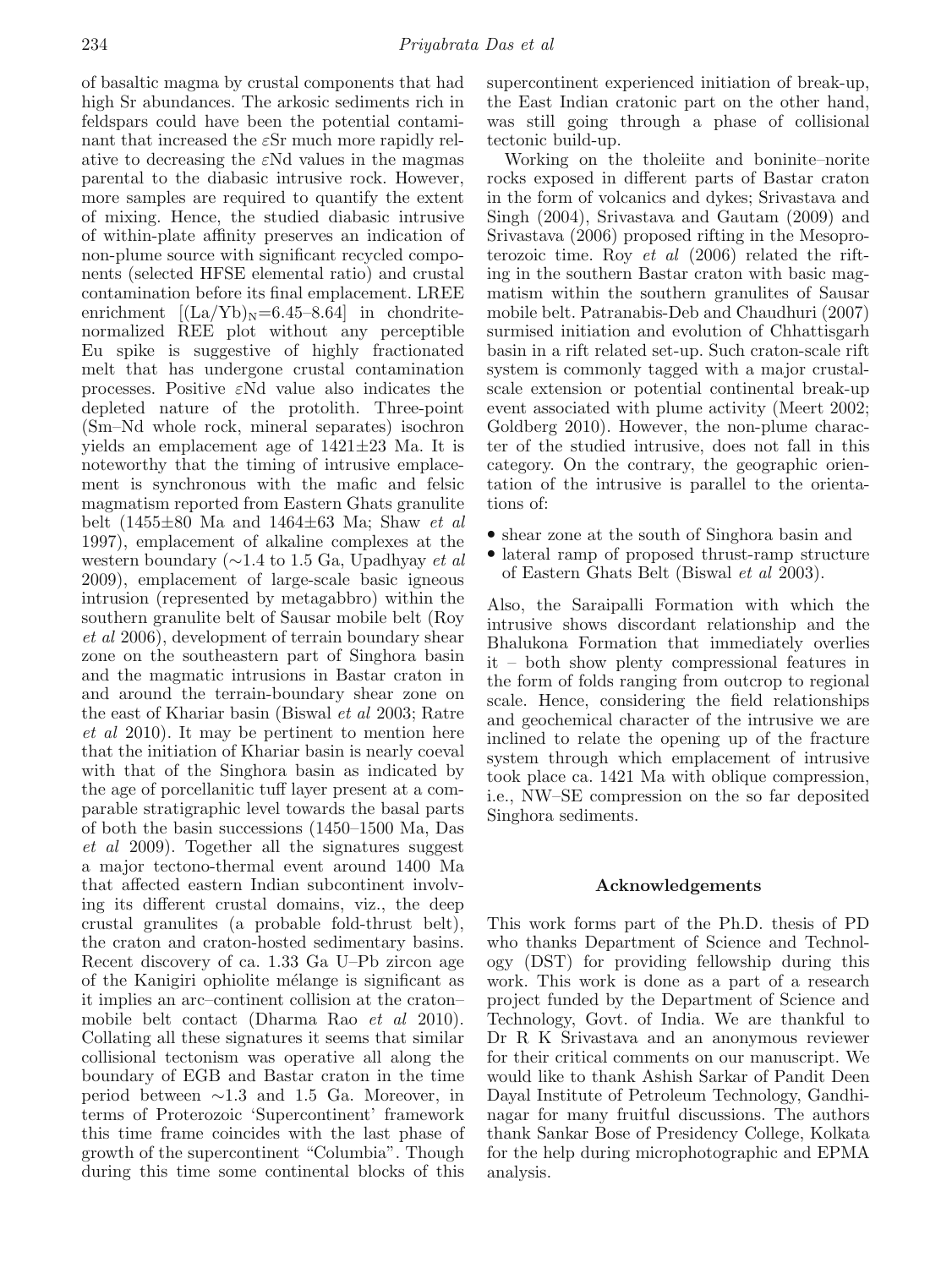#### **References**

- Anand R and Balakrishnan S 2010 Pb, Sr and Nd isotope systematics of metavolcanic rocks of the Hutti greenstone belt, Eastern Dharwar craton: Constraints on age, duration of volcanism and evolution of mantle sources during Late Archean; J. Asian Earth Sci. **39** 1–11.
- Biswal T K, Sinha S, Mandal A, Ahuja H and Das M K 2003 Deformation pattern of Bastar craton adjoining Eastern Ghat mobile belt, NW Orissa; Gond. Geol. Mag. Spec. Publ. **7** 101–108.
- Bose P K, Sarkar S, Mukhopadhyay S, Saha B and Eriksson P 2008 Precambrian basin-margin fan deposits: Mesoproterozoic Bagalkot Group, India; Precamb. Res. **162** 264–283.
- Condie K C 2005 High field strength element ratio in Archean basalts: A window to evolving source of mantle plumes?; Lithos **79** 491–504.
- Chakraborty P P, Sarkar A, Das K and Das P 2009 Alluvial fan to storm-dominated shelf transition in the Mesoproterozoic Singhora Group, Chattisgarh Supergroup, Central India; Precamb. Res. **170** 88–106.
- Chakraborty P P, Dey S and Mohanty S 2010 Proterozoic platform sequences of Peninsular India: Implications towards basin evolutions and supercontinent assembly; J. Asian Earth Sci. **39** 589–607.
- Dalziel I W D 1991 Pacific margins of Laurentia and East Antarctica–Australia as a conjugate rift pair: Evidence and implications for an Eocambrian supercontinent; Geology **19** 598–601.
- Das N, Dutta D R and Das D P 2001 Proterozoic cover sediments of southeastern Chattisgarh state and adjoining parts of Orissa; Geol. Surv. India Spec. Publ. **55** 237–262.
- Das D P, Kundu A, Das N, Dutta D R, Kumaran K, Ramamurthy S, Thangavelu C and Rajaiya V 1992 Lithostratigraphy and sedimentation of Chattisgarh basin; Indian Min. **46** 271–288.
- Das K, Yokoyama K, Chakraborty P P and Sarkar A 2009 Basal tuff contemporaneity of Chattisgarh and Khariar basins, based on new dates and geochemistry; J. Geol. **117** 88–102.
- DePaolo D J and Wasserburg G J 1979 Petrogenetic mixing models and Nd–Sr isotopic pattern; Geochim. Cosmochim. Acta **43** 615–627.
- Dharma Rao C V, Santosh M and Wu Y B 2010 Mesoproterozoic ophiolitic mélange from the SE periphery of the Indian plate: U–Pb zircon ages and tectonic implications; Gond. Res., doi:10.1016/j.gr.2010.06.007.
- French J E, Heaman L M, Thomas C and Srivastava R K 2008 1891–1883 Ma Southern Bastar–Cuddapah mafic igneous events, India: A newly recognized large igneous province; Precamb. Res. **160** 308–322.
- Goldberg A S 2010 Dyke swarms as indicators of major extensional events in the 1.9–1.2 Ga Columbia supercontinent; J. Geodynamics **50** 176–190.
- Hoffman P F, Kaufman A J, Halverson G P and Schrag D P 1998 A Neoproterozoic snowball Earth; Science **281** 1342–1346.
- Hoffmann A W 1988 Chemical differentiation of the Earth: The relationship between mantle, continental crust and oceanic crust; Earth Planet. Sci. Lett. **90** 297–314.
- Irvine T N and Baragar W R A 1971 A guide to the chemical classification of the common rocks; Canadian J. Earth Sci. **8** 523–548.
- Jacobsen S T B and Wasserburg G J 1980 Sm–Nd isotopic evolution of chondrites; Earth Planet. Sci. Lett. **50** 139–155.
- Jensen L S 1976 A new cation plot for classifying subalkalic volcanic rocks; Ontario Division of Mines, Miscellaneous Paper **66** 21.
- Karmakar S, Bose S, Das K and Dasgupta S 2009 Proterozoic Eastern Ghats Belt, India – A witness of multiple orogenies and its lineage with ancient supercontinents; J. Virtual Explorer **32**, paper 3.
- Le Bas M J, Rex D C and Stillman C J 1986 The Early magmatic chronology of Fuerteventura, Canary Islands; Geol. Mag. **123** 287–298.
- Li Z X, Bogdanova S V, Collins A S, Davidson A, DeWaele B, Ernst R E, Fitzsimons I C W, Fuck R A, Gladkochub D P, Jacobs J, Karlstrom K E, Lu S, Natapov L M, Pease V, Pisarevsky S A, Thrane K and Vernikovsky V 2008 Assembly, configuration, and breakup history of Rodinia: A synthesis; Precamb. Res. **160** 179–210.
- Liew T C and Hoffmann A W 1988 Precambrian crustal components, plutonic associations, plate environment of the Hercynian Fold Belt of central Europe: Indications from a Nd and Sr isotopic study; Contrib. Mineral. Petrol. **88** 129–138.
- Ludwig K R 2003 User's Manual for Isoplot 3.00: A Geochronological toolkit for Microsoft Excel; Berkeley Geochronology Centre Spec. Publ. **4** 70.
- Meert J G 2002 Paleomagnetic evince for a paleo-Mesoproterozoic supercontinent Columbia; Gond. Res. **5** 207–215.
- Murti K S 1987 Stratigraphy and sedimentation in Chattisgarh basin; In: Purana basins of Peninsular India (ed.) Radhakrishna B P, Geol. Soc. India Memoir **6** 239–257.
- Moores E M 1991 Southwest US–East Antarctic (SWEAT) connection: A hypothesis; Geology **19** 425–428.
- Patranabis-Deb S, Bickford M E, Hill B, Chaudhuri A K and Basu A 2007 SHRIMP ages of Zircon in the uppermost tuff in Chattisgarh Basin in central India require 500-Ma adjustment in Indian Proterozoic stratigraphy; J. Geol. **115** 407–415.
- Patranabis-Deb S and Chaudhuri A K 2007 A retreating fan-delta system in the Neoproterozoic Chhattisgarh rift basin; central India: Major controls on its evolution; AAPG Bull. **91** 785–808.
- Pearce J A and Norry M J 1979 Petrogenetic implication of Ti, Zr, Y and Nb variations in volcanic rocks; Contrib. Mineral. Petrol. **69** 33–47.
- Ratre K, De Waele B, Biswal T K and Sinha S 2010 SHRIMP geochronology for the 1450 Ma Lakhna dyke swarm: Its implication for the presence of Eoarchaean crust in the Bastar craton and 1450–517 Ma depositional age for Purana Basin (Khariar), Eastern Indian Peninsula; 6th International Dyke Conference Abstract, vol. 126.
- Rogers J J W and Santosh M 2002 Configuration of Columbia, a Mesoproterozoic supercontinent; Gond. Res. **5** 5–22.
- Roy A, Kagami H, Yoshida M, Roy A, Bandopadhyay B K, Chattopadhyay A, Khan A K, Huin A K and Pal T 2006 Rb–Sr and Sm–Nd dating of different metamorphic events from the Sausar mobile belt, central India: Implications for Proterozoic crustal evolution; J. Asian Earth Sci. **26** 61–76.
- Sarkar A, Nanda J K, Panda P K, Patra P C, Bishui P K and Gupta S N 1994 Rairakhol alkaline complex, Orissa sector, Eastern Ghats belt: A Rb–Sr isotopic study; Ext. abst., Workshop on Eastern Ghats Mobile Belt, Visakhapatnam, pp. 75–76.
- Sarkar G, Corfu F, Paul D K, Mcnaughton N J, Gupta S N and Bishui P K 1993 Early Archaean crust in Bastar craton, central India – A geochemical and isotopic study; Precamb. Res. **62** 127–137.